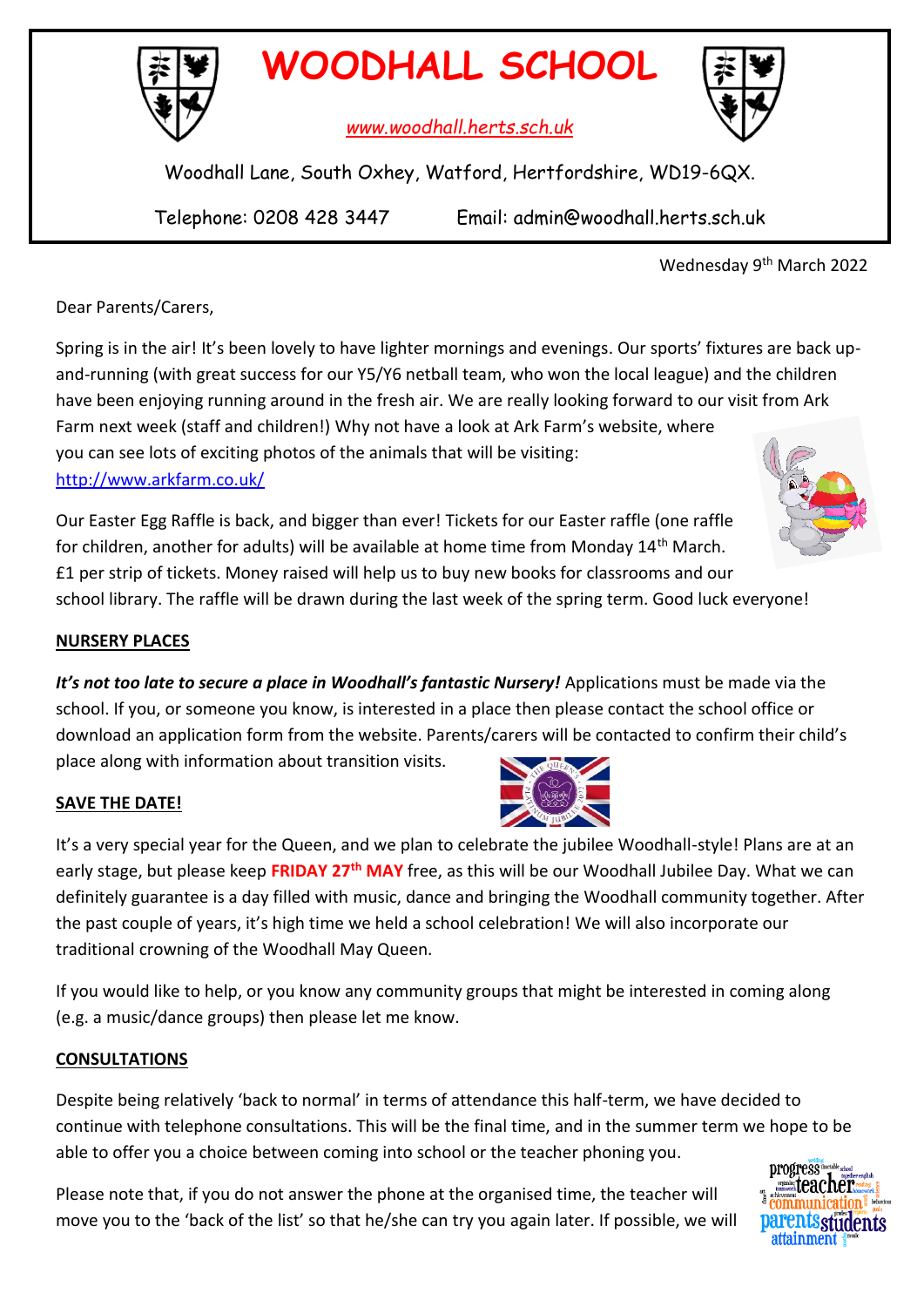leave a message to say that we have phoned. Please do not call the school back, as each teacher will be phoning parents at pre-arranged times.

If you are unable to answer for a second time, we will send a copy of the consultation sheet home for you.

Consultations are an important meeting between teachers and parents/carers. Teachers will talk to you about the progress that your child is making across the curriculum as well as their social/emotional wellbeing. You will also have the opportunity to ask any questions or discuss any concerns. Look out for the email!

## **MINI-POLICE**



Our Year 5 class have been taking part in the brilliant programme 'Mini-Police'. Each week has a different focus, with local officers Chris and Ross bringing colleagues from other divisions in to talk to the children. So far, they've had a 'getting to know you' session, learnt about Anti-Social Behaviour and ways of tackling it, and we've had a visit from the Transport Police. We are looking forward to drill practice, carrying out a speed awareness operation and a visit from the Dog Division!

Officer Ross Huegdon has shared details of a new local initiative whereby residents can share any concerns:

*In summary we use this as a way for residents to highlight any concerns they have or areas we might patrol. This can be because of anti-social behaviour occurring daily or anything else you'd like us to tackle in the community (i.e. drug dealing, rowdy youths, etc).*

*If there are safety concerns the link can also be used for this. Previously we've had feedback by a resident who mentioned that she'd avoid a certain area at night due to fears of crime. In response to this we patrol the area by foot and in our Police vehicles during all hours. And after a period of time we received a positive result.*

*When filling out the comments add the locations for each feedback, so it can filter for the local officers to manage – should anything be Carpenders Park related. Add the road name and Carpenders Park, it'll be filtered down to myself.*

Here is the link: [https://bit.ly/southoxheysafety](https://gbr01.safelinks.protection.outlook.com/?url=https%3A%2F%2Fbit.ly%2Fsouthoxheysafety&data=04%7C01%7CRoss.Huegdon%40herts.police.uk%7Cae7367662457473eae2a08d9fd24e2ac%7Ca3c59d1bb8f142999d6a39ad8f570422%7C0%7C0%7C637819157124902084%7CUnknown%7CTWFpbGZsb3d8eyJWIjoiMC4wLjAwMDAiLCJQIjoiV2luMzIiLCJBTiI6Ik1haWwiLCJXVCI6Mn0%3D%7C3000&sdata=wtJqIgNMTVhBatGgis%2FEcVl%2BmU7bvPgwdUuv%2F4Icd0A%3D&reserved=0)



#### **WORLD BOOK DAY**

Thank you for helping the children to dress up in their 'World Book Day' outfits – they looked amazing. We had all kinds of creatures, from the Three Little Pigs to Hedwig the owl! The children took part in various reading activities throughout the day and we all enjoyed listening to MC Grammar's World Book Day song again…and again…and again! You can see some of the photos on our school website. Teaching children to become fluent readers is just the start of their journey; at Woodhall, we foster a lifetime love of reading in many ways; through the use of high-quality texts across the curriculum, teachers reading for pleasure to their classes, sharing stories in assembly, older children reading to younger children, parents sharing their



favourite books from childhood and much more. Next term, we will be able to hold parent workshops with a focus on reading. Keep your eyes peeled for further details!



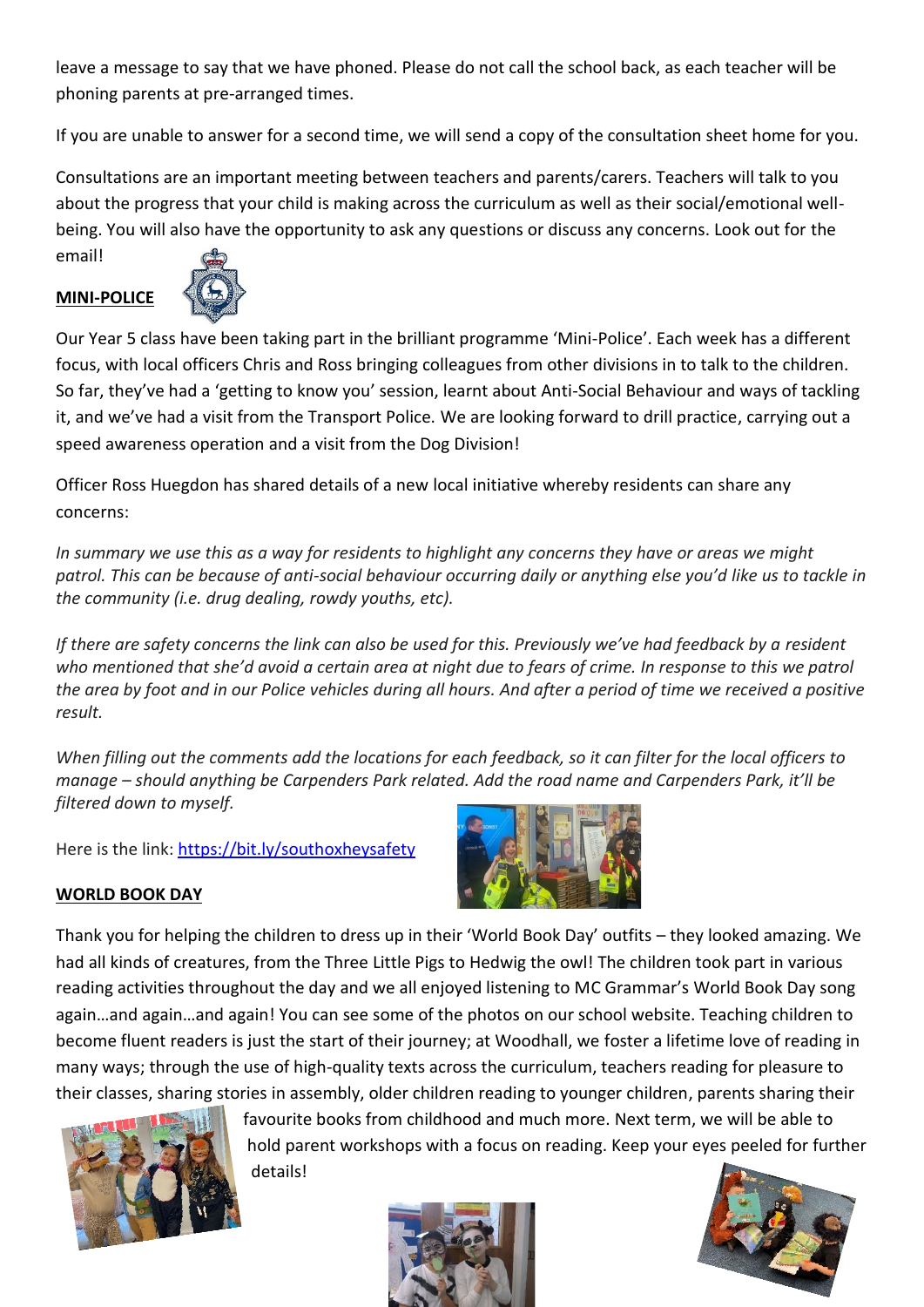# **E-SAFETY**

Over the past couple of weeks we have had some issues surrounding the use of particular social media apps such as WhatsApp. Whilst these concerned older children (and parents of these classes would have received a letter about the issues), it's always worthwhile reminding everyone to check children's use of social media, games and internet use. Things change at an alarming pace and it can be difficult for us all to keep up. However, we need to make sure that our children know how to stay safe online, how to keep others safe, and how to report anything that might worry or concern them.

Here are some useful websites with guidance and resources for parents/carers.

NSPCC:<https://www.nspcc.org.uk/keeping-children-safe/online-safety/>

Think U Know (National Crime Agency):<https://www.thinkuknow.co.uk/>



Internet Matters: [https://www.internetmatters.org/resources/whatsapp-safety-a-how-to-guide-for](https://www.internetmatters.org/resources/whatsapp-safety-a-how-to-guide-for-parents/)[parents/](https://www.internetmatters.org/resources/whatsapp-safety-a-how-to-guide-for-parents/) - this site also has great advice for locking a device down.

National Online Safety (this site has the extremely helpful 'What Parents Need to Know' guides which we share on our website):<https://nationalonlinesafety.com/guides>

In addition to the above, did you know that online activity can be monitored via your broadband provider to ensure that your child stays safe on the Internet? *GoCompare*, have also compiled a guide to broadband parental controls and Internet safety for children - check their guide out for further information:

# <https://www.gocompare.com/broadband/parental-controls/>

Please check that all options, on each accessible device within the home, are age appropriate. For example, WhatsApp is age 16+, Twitter, Instagram and many other social media apps are age 13+. Gaming has a PEGI age rating system just like the DVD classification system and it is easy to find out what is and what is not appropriate by visiting <https://pegi.info/>

#### **WOODHALL APPEAL FOR UKRAINE**



We know how thoughtful and generous the Woodhall community is and that your thoughts have been with families affected by the conflict in Ukraine. We are collecting donations (items, not money - please see photo) to help support the people of Ukraine. Items will be taken from Woodhall to the Watford Polish Club by one of our brilliant mums, Aggie, from where it will be sent on. Items must be donated by Friday 25th March. Please feel free to share this information as we are happy to be a collection point for the local community. Thank you.

As always, please get in touch with any questions or concerns. Thanks everyone!

Miss Lake

[head@woodhall.herts.sch.uk](mailto:head@woodhall.herts.sch.uk)

<https://www.facebook.com/woodhallprimaryschool>